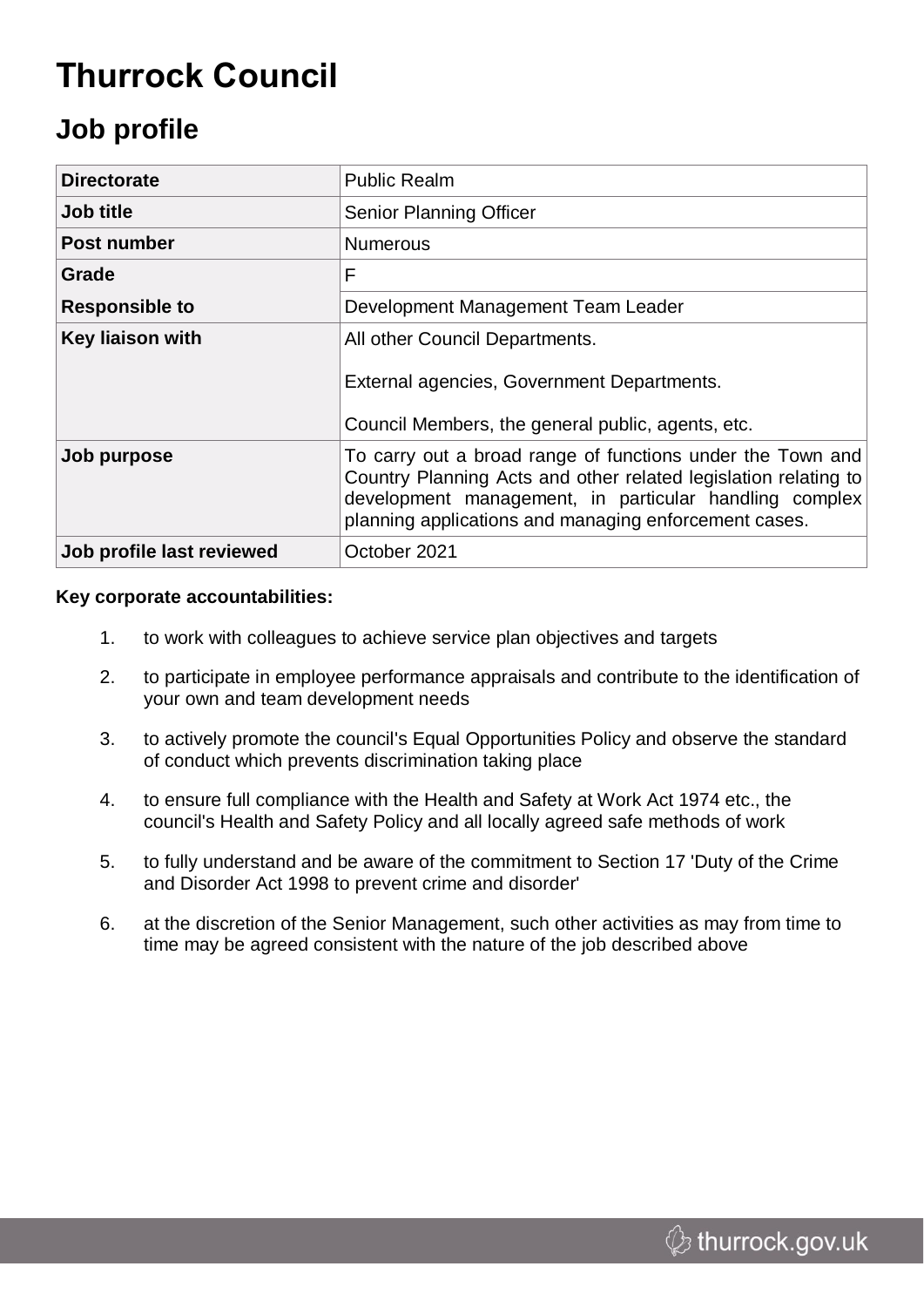### **For office use only**

| <b>Recruitment safeguarding</b>                                                                                                       | <b>Requirement</b>                      |
|---------------------------------------------------------------------------------------------------------------------------------------|-----------------------------------------|
| Will the post holder have substantial unsupervised<br>access to children or vulnerable adults?                                        | Yes – use the Safer Recruitment process |
| Is a Disclosure and Barring Service (DBS) check<br>required for this post? Read the Recruitment and<br>Selection Policy for guidance. | Yes - Basic level                       |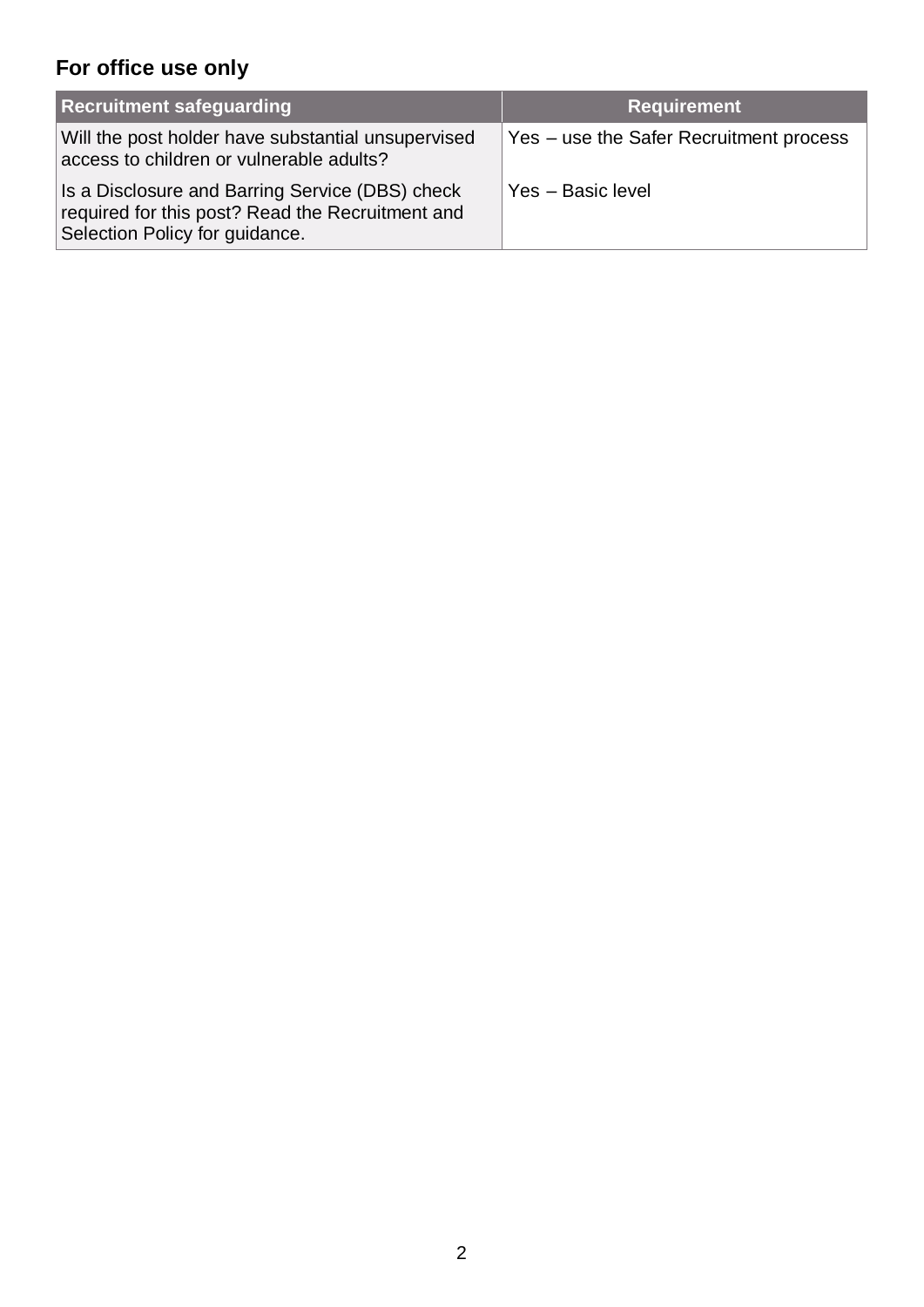#### **Key service related accountabilities**

- 1. To be responsible for the processing of planning applications and enforcement cases, particularly those of a more complex nature.
- 2. In connection with the above to be responsible for the co-ordination and project management of the relevant council officers and others providing advice in the planning process.
- 3. To be responsible for the preparation of reports for delegated decisions and for committee consideration including attendance at planning committee.
- 4. Be responsible for the preparation and co-ordination of the Council's evidence and the presentation of the evidence at planning inquiries and court proceedings.
- 5. To co-ordinate and lead on various redevelopment and regeneration initiatives including the preparation, as necessary of planning strategies and briefs including briefing and managing consultants as relevant.
- 6. To represent the Council (and where applicable give presentations) at meetings with landowners, developers and their agents and other authorities.
- 7. Deputise for the Team Manager in their absence including assuming management responsibility for the team and maintaining a satisfactory planning service and good relations with Members of the Council and the public generally, including the provision of advice and information.
- 8. To mentor and assist in the management of less experienced officers in the team including the Employee Development Strategy (EDS).
- 9. To take part in recruitment and selection of staff to vacancies which arise.
- 10. To give professional advice on planning matters to Councillors and members of the public and others, through correspondence and in person.
- 11. To maintain professional expertise by eligibility for membership of a relevant professional body.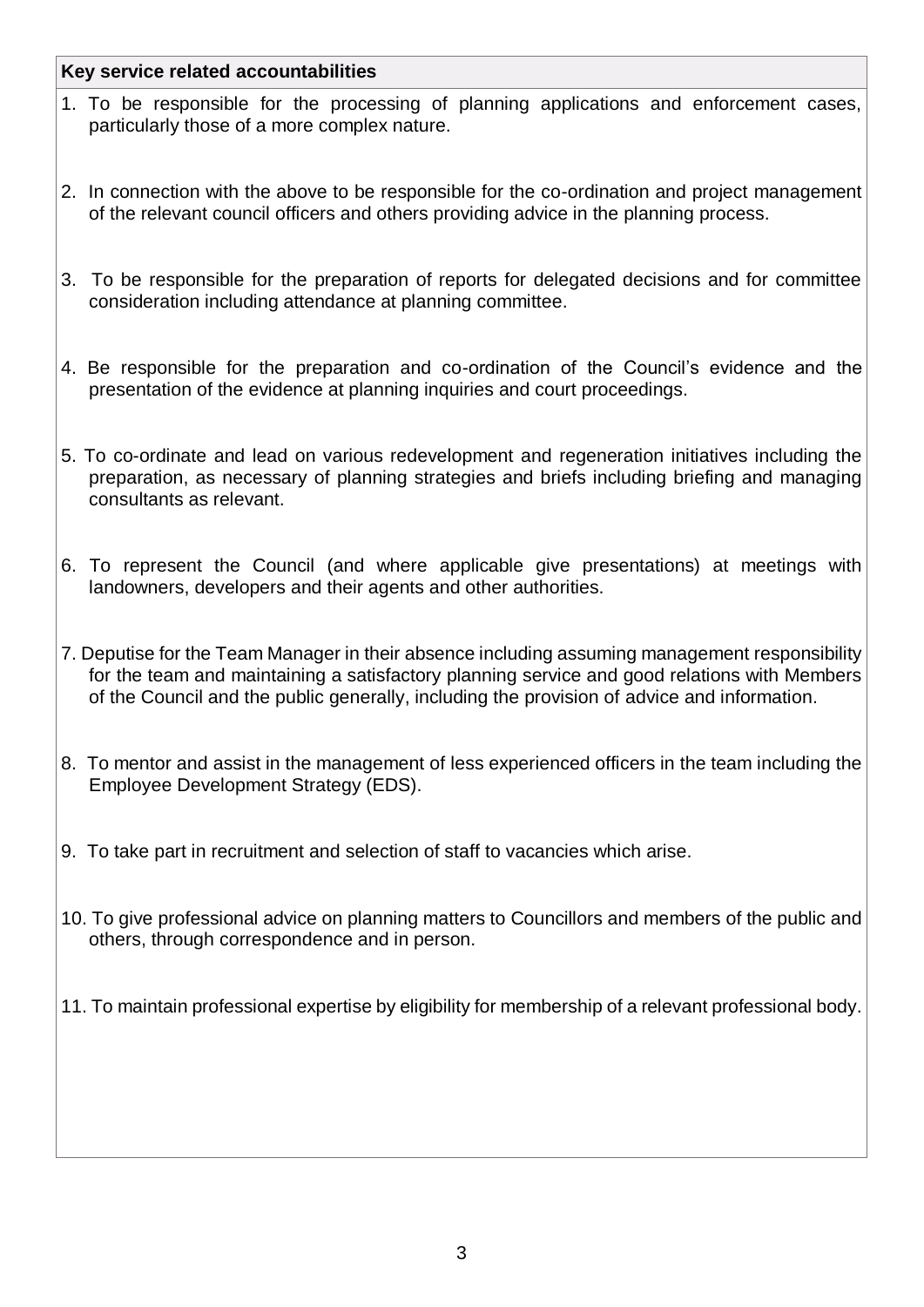### **Person specification**

| Job title          | Senior Planning Officer |
|--------------------|-------------------------|
| <b>Directorate</b> | Public Realm            |

#### **Information for applicants**

The person specification provides an outline of the experience, skills and abilities we expect the successful applicant to possess. You should match your own skills, experience, and abilities to those listed below. Tell us in what way you have carried out the criteria asked for.

Disabled people will be offered an interview where they meet the essential criteria alone

Method of testing:

- **1 = Application form**
- **2 = Interview**
- **3 = Assessment tests**

Weighting:

- **1 = Low importance**
- **2 = Medium importance**
- **3 = High importance**

| <b>Key competencies and behaviours</b>                                                                                                   | <b>Method of testing</b> | Weighting      |  |  |
|------------------------------------------------------------------------------------------------------------------------------------------|--------------------------|----------------|--|--|
| 1a. Skills and abilities - essential                                                                                                     |                          |                |  |  |
| Communication/negotiation skills.                                                                                                        | 1/2                      | 3              |  |  |
| Time management skills.                                                                                                                  | 1/2                      | 3              |  |  |
| Ability to research, understand and present information<br>clearly, both verbally and in writing.                                        | 1/2                      | 3              |  |  |
| Ability to listen, yet still take difficult decisions.                                                                                   | 1/2                      | 3              |  |  |
| Ability to manage and mentor more junior staff.                                                                                          | 1/2                      | 3              |  |  |
| 1b. Skills and abilities - desirable                                                                                                     |                          |                |  |  |
| Familiarity with IT technology, particularly UNI-form<br>records system, Word for Windows and Geographical<br><b>Information Systems</b> | 1/2                      | $\overline{2}$ |  |  |
| 2a. Special knowledge - essential                                                                                                        |                          |                |  |  |
| Town Planning Degree.                                                                                                                    | 1/2                      | 3              |  |  |
| Eligible for membership of a relevant professional body.                                                                                 | 1/2                      | 3              |  |  |
| 2b. Special knowledge - desirable                                                                                                        |                          |                |  |  |
| Membership of the Royal Town Planning Institute.                                                                                         | 1/2                      | $\overline{2}$ |  |  |